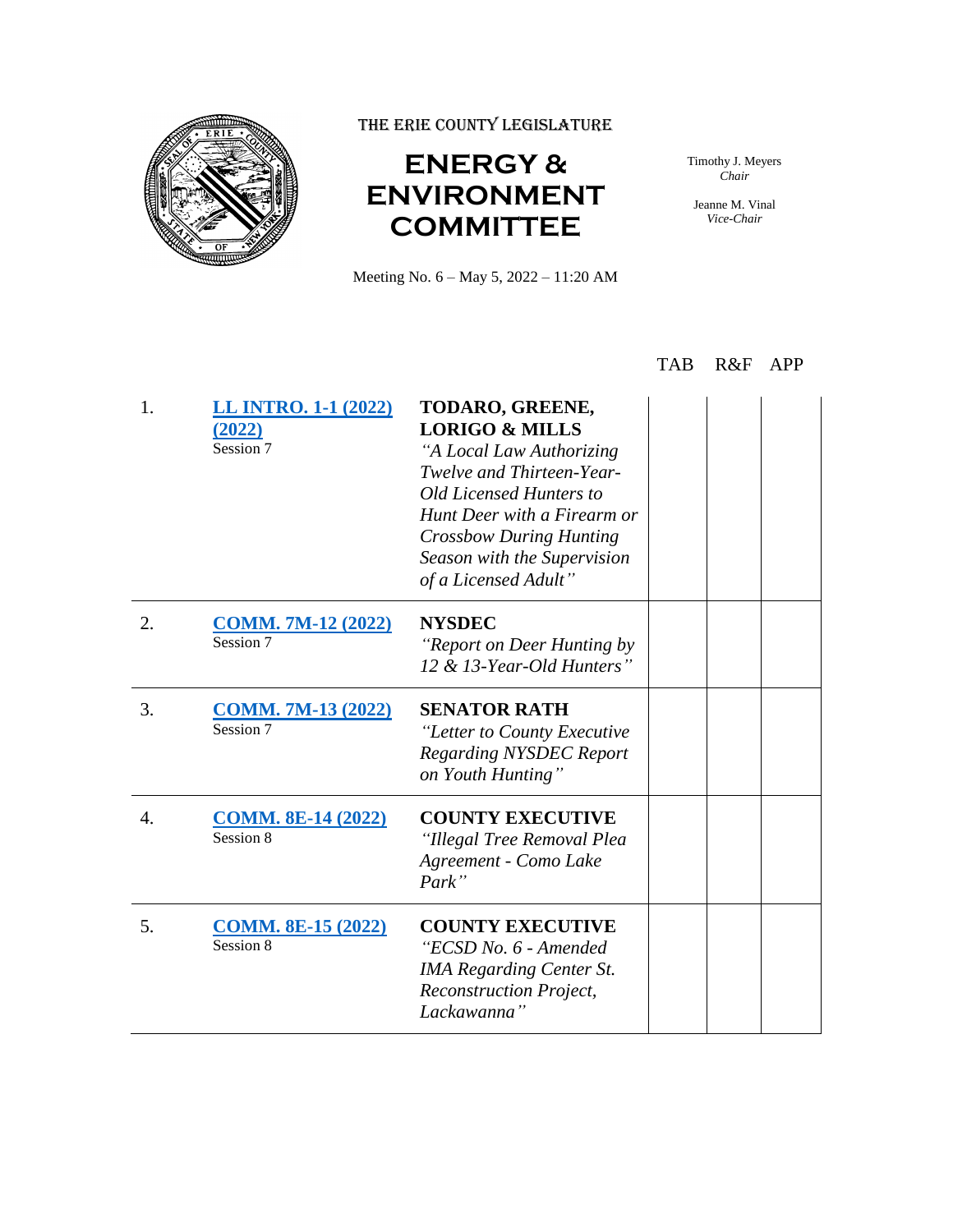## TAB R&F APP

| 6.  | <b>COMM. 8E-16 (2022)</b><br>Session 8 | <b>COUNTY EXECUTIVE</b><br>"ECSD No. 3 - Holland<br><b>Water Resource Recovery</b><br><b>Facility Generator</b><br>Replacement" |  |  |
|-----|----------------------------------------|---------------------------------------------------------------------------------------------------------------------------------|--|--|
| 7.  | <b>COMM. 8E-21 (2022)</b><br>Session 8 | <b>COUNTY EXECUTIVE</b><br>"ECSD No. 1 - Construction<br><b>Inspection Term Contract</b><br>Agreement"                          |  |  |
| 8.  | <b>COMM. 8E-22 (2022)</b><br>Session 8 | <b>COUNTY EXECUTIVE</b><br>"ECSD No. 2 - Engineering<br>Term Contract Agreement -<br>Work Order CHA-6"                          |  |  |
| 9.  | <b>COMM. 8E-23 (2022)</b><br>Session 8 | <b>COUNTY EXECUTIVE</b><br>"ECSD No. 4 - Engineering<br>Term Contract Agreement"                                                |  |  |
| 10. | <b>COMM. 8E-24 (2022)</b><br>Session 8 | <b>COUNTY EXECUTIVE</b><br>"ECSD Nos. 1 & 4 -<br><b>Engineering Term Contract</b><br>Agreement"                                 |  |  |
| 11. | <b>COMM. 8E-25 (2022)</b><br>Session 8 | <b>COUNTY EXECUTIVE</b><br>"ECSD No. 3 - Engineering<br>Term Contract Agreement"                                                |  |  |
| 12. | <b>COMM. 8E-26 (2022)</b><br>Session 8 | <b>COUNTY EXECUTIVE</b><br>"ECSD No. 6 - Engineering<br>Term Contract Agreement                                                 |  |  |
| 13. | <b>COMM. 8E-27 (2022)</b><br>Session 8 | <b>COUNTY EXECUTIVE</b><br>"ECSD No. 3 - Construction<br><b>Inspection Term Contract</b><br>Agreement"                          |  |  |
| 14. | <b>COMM. 8E-28 (2022)</b><br>Session 8 | <b>COUNTY EXECUTIVE</b><br>"ECSD No. 4 - Warner Rd.<br>& Bowmansville Pump<br><b>Stations Valve Installations</b><br>Project"   |  |  |